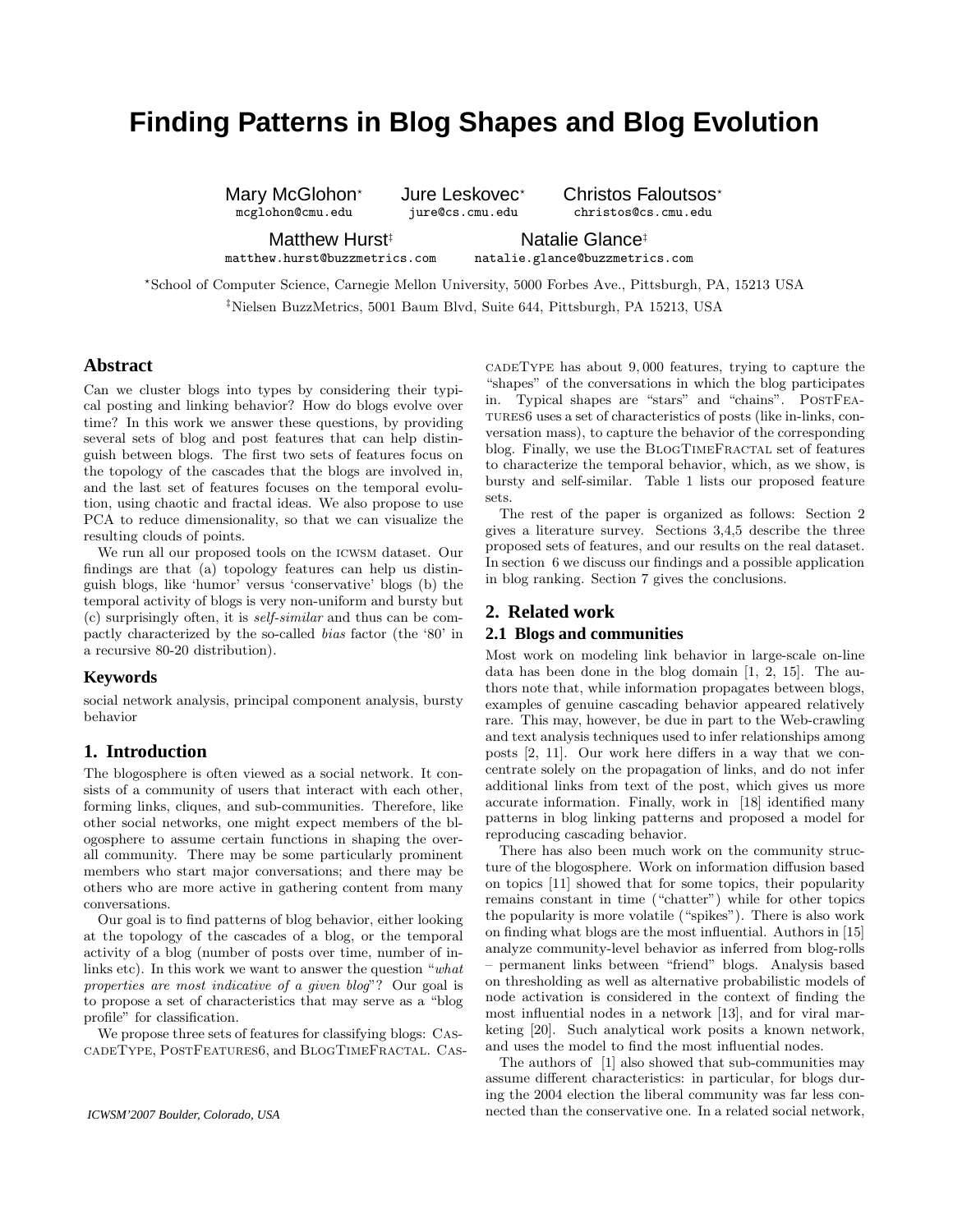| Feature-set Name   | Description                                | Feature size                                   |
|--------------------|--------------------------------------------|------------------------------------------------|
| <b>CASCADETYPE</b> | Clusters blogs based on the structure of   | 44,791 blogs and 8,965 cascade types $(=$      |
|                    | the cascades (conversations) in which they | features). For each cascade type, we record    |
|                    | participate.                               | the frequency of such cascade type (and        |
|                    |                                            | take the logarithm.                            |
| POSTFEATURES6      | Clusters blogs based on features aggre-    | 44, 791 blogs made up of 6, 666, 188 posts,    |
|                    | gated from their individual posts.         | with 6 descriptive features.                   |
| BLOGTIMEFRACTAL    | Measures for burstiness of temporal activ- | 6 descriptive features, "bias" factors for in- |
|                    | ity posting and linking features.          | Links, number of posts, etc.                   |

Table 1: The three tools used in this work for characterizing blogs

the Usenet, Fiore et al. assigned roles that different users played based on a survey, and were able to identify some common network characteristics of these different roles [8].

## **2.2 Information cascades**

Information cascades, which will be described in detail in Section 3, are phenomena in which an action or idea becomes widely adopted due to the influence of others, typically, neighbors in some network [5, 9, 10]. Cascades on random graphs using a threshold model have been theoretically analyzed [26]. Empirical analysis of the topological patterns of cascades in the context of a large product recommendation network is in [19] and [17].

#### **2.3 Burstiness and power laws**

Extensive work has been published on patterns relating to human behavior, which often generates bursty traffic. Disk accesses, network traffic, web-server traffic all exhibit burstiness. Wang et al in [25] provide fast algorithms for modeling such burstiness. Burstiness is often related to self-similarity, which was studied in the context of World Wide Web traffic [6]. Vazquez et al [24] demonstrate the bursty behavior in web page visits and corresponding response times.

Self-similarity, fractals and power laws often appear together [22]. Power laws are laws of the form  $y = x^a$ , where a is the exponent of the power law. Probably the most famous such power law is the Zipf distribution [27]. Power laws on the topology of graphs have recently appeared, and specifically on the degree distribution of the web [4, 3, 16] and of the Internet [7].

# **3. Blog topology and roles 3.1 Preliminaries**

The blogosphere is composed of blogs, which are further composed of posts. Posts then contain links to other posts and resources on the web. From the blogosphere, we extract information cascades, which are induced subgraphs by edges representing the flow of information. A cascade (also known as conversation tree) has a single starting post called the cascade initiator with no out-links to other posts (e.g. nodes  $a, b, c, d$  in Figure 1(b)). Posts then join the cascade by linking to the initiator, and subsequently new posts join by linking to members within the cascade. Figure 1(b) gives a list of cascades extracted from the network in Figure 1(a). Since a link points from the follow-up post to the existing (older) post, influence propagates following the reverse direction of the edges.

We also define a *non-trivial* cascade to be a cascade containing at least two posts, and therefore a trivial cascade is an isolated post. Figure 1(b) shows all non-trivial cascades



Fig. 1: The model of the blogosphere (a). Squares represent blogs and circles blog-posts. Each post belongs to a blog, and can contain hyper-links to other posts and resources on the web. From the blogosphere, we extract cascades (b). Cascades represent the flow of information through nodes in the network. To extract a cascade we begin with an initiator with no out-links to other posts, then add nodes with edges linking to the initiator, and subsequently nodes that link to any other nodes in the cascade

in Figure 1(a), but not the two trivial cascades. Cascades form two main shapes, which we will refer to as *stars* and chains. A star occurs when a single center posts is linked by several other posts, but the links do not propagate further. This produces a wide, shallow tree. Conversely, a chain occurs when a root is linked by a single post, which in turn is linked by another post. This creates a deep tree that has little breadth. As we will later see most cascades are somewhere between these two extreme points. Occasionally separate cascades might be joined by a single post – for instance, a post may summarize a set of topics, or focus on a certain topic and provide links to different sources that are members of independent cascades. The post merging the cascades is called a connector node. Node e in Figure 1(b) is a connector node. It appears in two cascades by connecting cascades starting at nodes b and c.

Cascades are the basis of w hat we understand to be the patterns of diffusion of information through the blogosphere. They take on a number of different variants of chains and stars in shape. We enumerate these different shapes into types. A few of the more common types are shown in Figure 2. We propose to explore blogs based on the typical cascade shapes they take on.

We also define different characteristics of blogs. *In-link* and out-link represent links to and from a post or blog, and depth upwards or downwards represents the depth of the cascade tree.

Finally, we use conversation mass. Let T be the set of all cascades,  $B$  be the set of all bloggers, and  $P$  be the set of all posts. Let  $T(b)$  be the subset of all conversations in which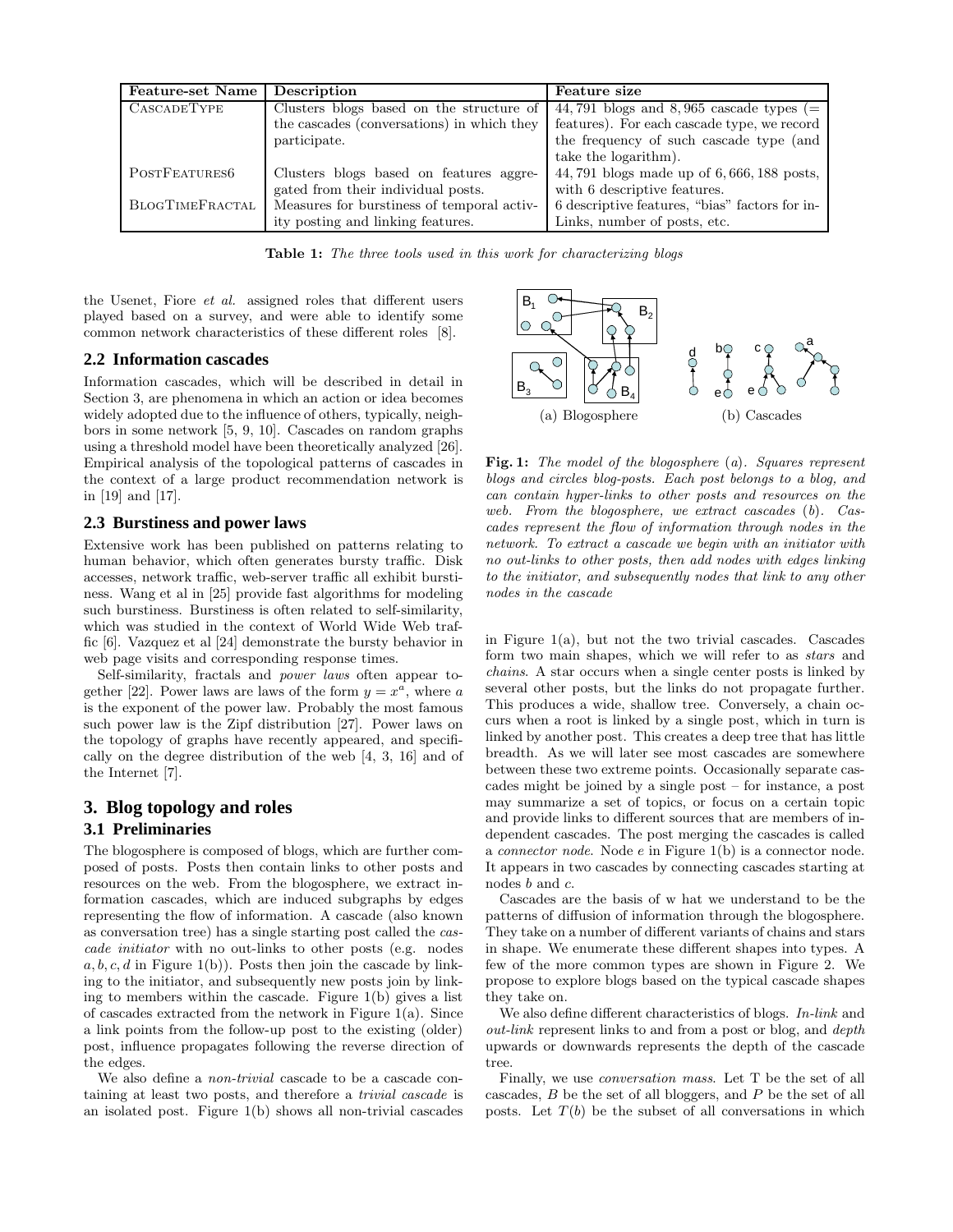

Fig. 2: Common cascade shapes, ordered by the frequency in the dataset



Fig. 3: Principal components for blogs by CASCADETYPE labeled by topic. PC's were generated by analyzing a matrix of blogs by counts of cascade types. Note that there is a clear separation between conservative blogs (represented by red crosses), and humorous blogs (represented with by circles), both on axes of the first and second PC (a), and on axes of the second and third

blogger  $b$  (in  $B$ ) contributes at least one post.

PC (b). Ovals indicate the main clusters

Let  $t \in T$  be an instance of a cascade.  $t(p)$ , for  $t \in T$  and  $p \in P$  is the subtree of the conversation t starting at post  $p.$  Define the conversation mass generated by post  $p$  as the number of posts in  $t(p)$ . Define the conversation mass for blogger B as the sum of the conversation mass of  $t(p)$  over all t in  $T(B)$ , where p is the first post in t authored by blogger b.

In other words, the conversation mass for a blogger equals: the total number of posts in all conversation trees below the point in which the blogger contributed, summed over all conversation trees in which the blogger appears.

## **3.2 Principal component analysis**

Given many vectors in D-dimensional space, how can visualize them, when the dimensionality  $D$  is high? This is exactly where Principal Component Analysis (PCA) helps. PCA will find the optimal 2-dimensional plane to project the data points, maintaining the pair-wise distances as best as possible. PCA is even more powerful than that: it can give us a sorted list of directions ("principal components") on which we can project. See [12] or [14] for more details.

### **3.3 Clustering blogs by** CASCADETYPE

Our first experiments involved performing PCA on a large, sparse matrix where rows represented blogs and columns represented different types of cascades. Each entry was a count, and in order to reduce the variance, we took the log of each

count. Our dataset consisted of 44, 791 blogs with 8, 965 cascade types.

It was of interest to impose social networks upon the blogs, based on what topics the blogs tended to focus on. We handclassified a sample of the blogs in the icwsm data by topic, and found that we could often separate communities based on this analysis. For the purposes of visualization we chose to focus on two of the larger communities, politically conservative blogs and "humorous" blogs (such as blogs for different web-comics and humorists). Figure  $3(a)$  shows these blogs plotted on the first two principal components, and Figure 3(b) shows them plotted on the second and third principal components. Ovals are drawn around the main clusters. We notice a distinct separation between the conservative community and the humor community; this means that the two communities engage in very different conversation patterns.

#### **3.4 Observations**

Based on our CascadeType analysis, we make the following observations:

OBSERVATION 1. Communities often cluster around the same types of cascades, with distinct conversation patterns.

It seems that conservative blogs and the "humorous" blogs form separate clusters. We believe this is the case because conservative blogs tend to form deep, chainlike graphs whereas the humorous blogs form stars. Some similar observations may be made for other communities; we used these two because they were the most distinct. This result shows that blog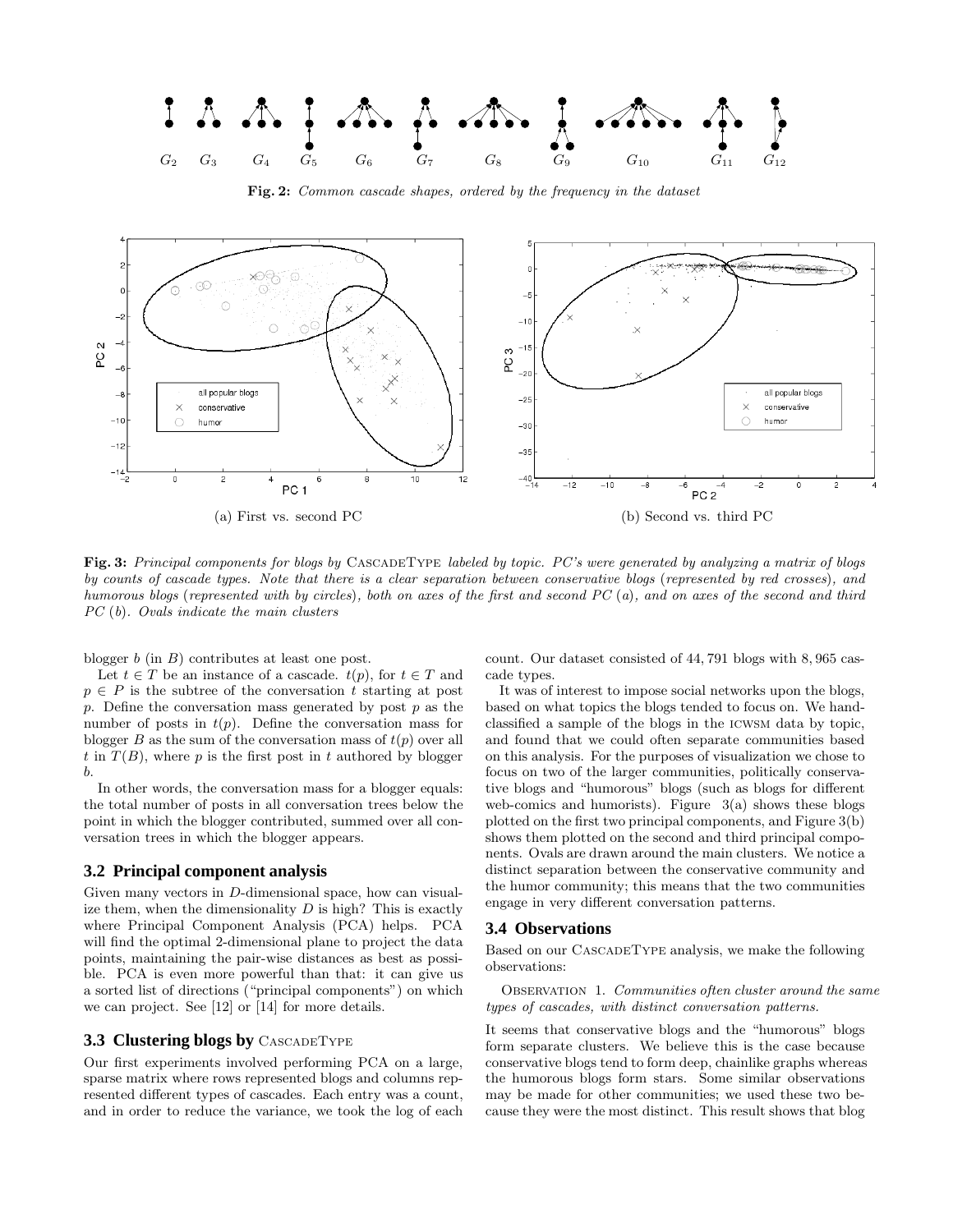communities tend to follow different linking patterns. We believe that by looking at a blog's cascade types that one can better make inferences about what community a blog might belong to.

Observation 2. The number of trivial cascades that a blog participates in–that is, its number of solitary posts with no inor out-links, may be a key indicator of its community.

Removing the trivial cascades caused the clusters to become less clear, which indicates that these trivial cascades still play a significant role in the inferences one can make about that blog.

# **4. Post topology and roles 4.1 Clustering posts**

We next sought to find how posts themselves behave. In order to do this, we performed PCA on a 6-column matrix. Each row represented a post, while the columns were as follows:

- Number of inlinks
- Number of outlinks
- Conversation mass upwards
- Conversation mass downwards
- Depth upwards
- Depth downwards

There were 6, 666, 188 posts in the dataset. When we ran PCA, we found that the major two components that determined the blog's place in this space were conversation mass upwards and downwards. Therefore, we also plotted the posts on the two axes of conversation mass upwards and conversation mass downwards (See Figure 4. To illustrate, we have plotted all posts, with special markers for two distinct popular blogs, Dlisted  $^1$  and MichelleMalkin  $^2$ . We have circled the main clusters in the plots. Notice that while Dlisted and MichelleMalkin points overlap, their clusters are centered differently. The mean and variance of these clusters can serve as another viewpoint into the profile of a blog.

#### **4.2 Observations**

Our PostFeatures6 analysis provided us the following observation:

OBSERVATION 3. Posts within a blog tend to take on common network characteristics, which may serve as another means of classification.

Individual posting patterns may serve as another way of clustering blogs, because different blogs maintain different posting patterns. We further discuss the use of two of the characteristics, in-link and conversation mass, in Section 6.

## **5. Time evolution and burstiness**

Activity over time is bursty - see Figure  $5(a-c)$ . How do we quantify this burstiness, and how useful it is as a 'feature' to characterize the temporal behavior of a blog? In this section we propose to use tools from chaotic time series and fractals, exactly to answer the above question.

For clarity, we focus on  $p(t)$  (posts over time) for the rest of this discussion. However, for our experiments, we also measure in-links  $i(t)$ , out-links  $o(t)$ , down-ward conversation mass  $md(t)$ , etc.

#### **5.1 Definitions**

From the few time plots shown in Figure  $5(a-c)$ , we see that real activity is far from uniform. Among the many measures for non-uniformity, we propose to use the entropy [23]. Recall that **entropy** on a random variable  $\mathcal{X}$ , (e.g., the outcome of a random dice) is defined as

$$
H(\mathcal{X}) = -\sum_{i=0}^{N} p_i \log_2 p_i,
$$
\n(1)

where  $p_i$  is the probability of each outcome (1/6 in the case of a dice) and  $N$  is the total number of possible outcomes (e.g.  $N=6$ , for the dice).  $H()$  is close to 0 if the distribution is highly skewed while a uniform distribution gives the maximum value of  $\log_2 N$  for H.

We propose to measure the non-uniformity of a time sequence like the number of posts  $P(t)$   $(t = 1, \dots, T)$  as follows. Let  $P_{total} = \sum_{t=1}^{T} P(t)$  be the total number of posts for the blog of interest, and let  $p(t) = P(t)/P_{total}$  be the percentage of posts on day t. Then we use the entropy  $H_p$  of the time sequence  $p(t)$  as a measure of non-uniformity:

$$
H_p = -\sum_{t=1}^{T} p(t)
$$
 (2)

Thus, if the  $p(t)$  activity is uniform over time, the value of its entropy  $H_p$  will be maximum. By looking at the (bursty) time-plots of Figure  $5(a-f)$  we expect that the entropies will be much lower than the entropy maximum. It turns out that we have an even stronger way to characterize our traffic, because it is self-similar: if we focus on a smaller sub-sequence, it will be statistically similar to the longer, mother-sequence it came from. Intuitively, if the original sequence has bursts and silences more bursts, so will the subsequence, with burstssilences-bursts, at smaller scales.

#### **5.2 The "b"-model: 80-20 recursively**

How would such self similarity appear? it turns out that the recursive application of the 80-20 "law" results in such bursty and self-similar behavior. The "b"-model with bias parameter b generates activity as follows  $(0.5 \le b \le 1.0)$ : If the total activity is, say,  $P$  total number of posts during the full interval of observation, and  $b=0.8$  (80-20 law), the first half of the time interval receives  $b=80\%$  fraction of the activity, and the second half receives the remaining 20%; the first quarter recursively receives 80% of the first half activity, and so on. That is, every sub-interval has exactly the same un-balance like its parent (and uncle, and grand-parent) intervals. Figure  $6(a)$  illustrates the first few steps of the recursive generation of such bursty traffic. Figure 6(b) plots the generated traffic, with bias factor  $b=0.8$ , after  $2^10$  subdivisions. Notice how bursty the generated traffic is. Of course, we don't have to always favor the left sub-interval: we could occasionally flip our bias, to generate more natural-looking traffic.

#### **5.3 Measuring the burstiness: the entropy plot**

There are two questions: (a) How accurately does the *b*-model characterize our blog activities? and (b) How to measure the bias factor b, when we are given a real traffic (e.g., fraction of posts  $p(t)$ , per day).

The answer comes from the theory of fractals and disk traffic modeling, where the entropy plot [25] has been used successfully. Again, let's focus on the fraction of posts  $p(t)$  per

<sup>1</sup> dlisted.blogspot.com, a celebrity gossip blog.

<sup>2</sup> www.MichelleMalkin.com, a politically conservative blog.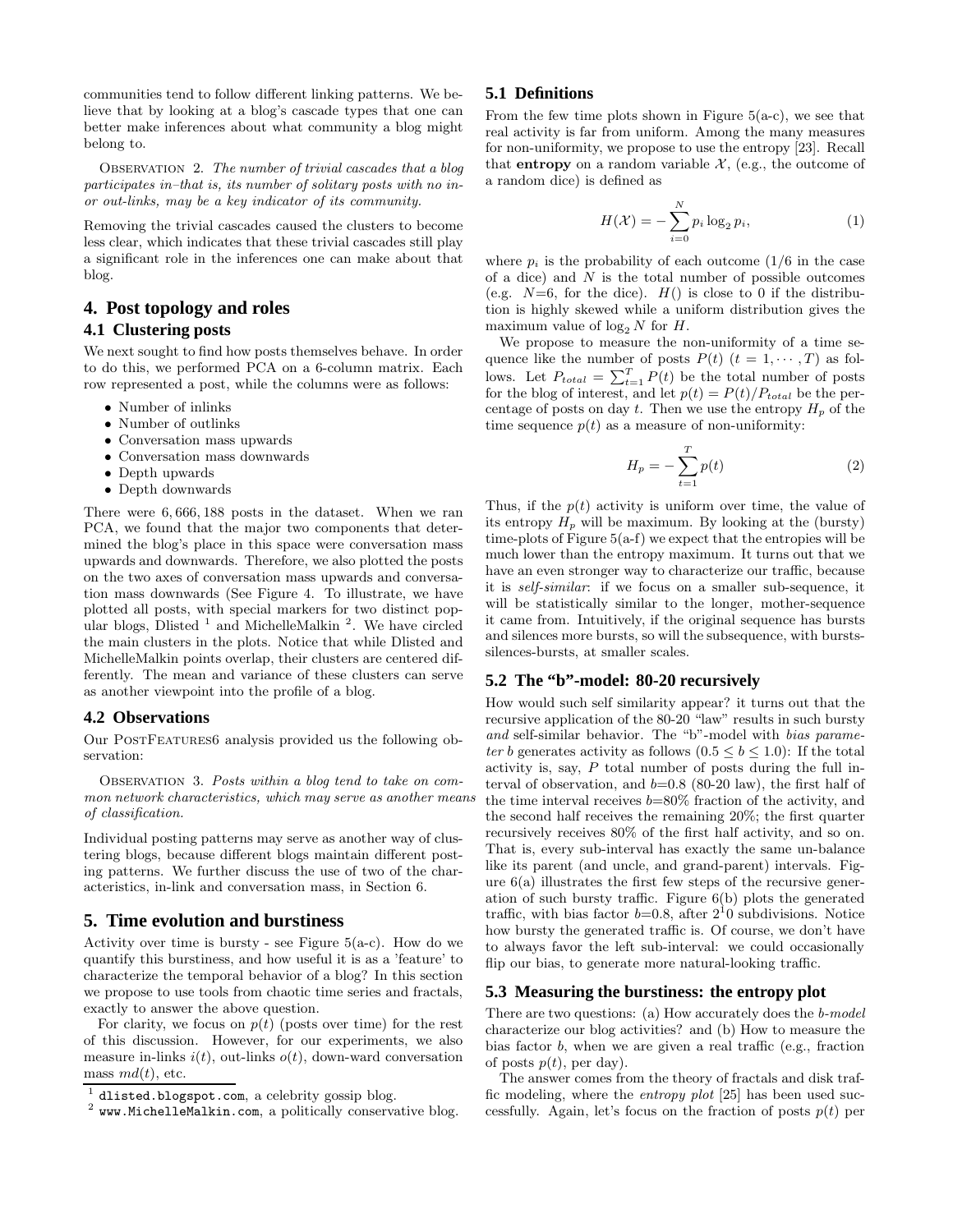

Fig. 4: Conversation mass for posts, an aspect of POSTFEATURES6. The top figure shows the Dlisted and MichelleMalkin clusters superimposed over points for all posts. The next two show the clusters separately, superimposed on all blog points for reference. Ovals are drawn around the main clusters. Note that while there is overlap between posts features of two blogs, they have different centers. This tells us that different blogs maintain different means and variances in conversation masses

day. The idea is to compute the entropy  $H_p$  at the original resolution (1 day), as well as at coarser resolutions (sum of windows of size 2, 4, 8 days and so on). The way the entropy changes with the resolution answers both questions. We elaborate next.

For simplicity, suppose that the number of days  $T$  is a power of 2:  $T = 2^r$ . If not, we can zero-pad the sequence, or clip it to the highest power of 2. Let  $r$  stand for the original resolution, and let  $H_p(r')$  denote the entropy at resolution r'  $(0 \leq r' \leq r)$ . The sequence at resolution r is the original sequence, with duration  $T = 2^r$ ; at resolution  $r - 1$ , the sequence is the sum of successive, disjoint windows of size 2, with duration  $T/2$ . In general, at resolution  $r - i$ , we divide the original sequence into disjoint windows of size  $2^i$ , sum them, and compute the entropy  $H_p(r-i)$ .

Clearly, for resolution 0, the whole sequence collapses to one number, '1', and its entropy is zero (the entropy of a completely unfair coin that always brings 'Heads').

Figure 6(c) gives an example. The horizontal axis is the resolution  $r'$  (0 for the whole interval, 1 for two halves, e.t.c.) and the vertical axis is the entropy  $H_p(r')$  of the activity, as described above.

As discussed in [25], traffic generated by the b-model is self-similar, and its entropy plot is linear. Surprisingly, many of the blogs we examined showed activity that also resulted in linear entropy plots, in all features we tried: number of posts per day, number of in-links per day, etc., as shown in Figure 5 (g,h,i).

The linearity of the entropy plot gives evidence that a bmodel may be a good model for our blog traffics, answering the first question we posed in this subsection. For the second question, how to estimate the bias parameter  $b$ , we have the following Lemma:

Lemma 1. For traffic generated by a b-model, the slope s of the entropy plot, and the bias factor b obey the equation

$$
s = -b \log_2 b - (1 - b) \log_2 (1 - b)
$$

**Proof:** See [25]  $\Box$ 

Notice that bias  $b=0.5$  corresponds to the uniform distribution (fifty-fifty splits for each sub-interval, and slope  $s=1$  for the entropy plot) The higher the value of  $b$ , the more bursty is the time sequence. In the extreme case of  $b=1.0$ , all the activity is zero everywhere, except for a burst at one single day, and the slope  $s=0$  for the entropy plot. The slope s is actually the so-called 'Information Fractal Dimension', which estimates the intrinsic dimensionality of a cloud of points (timestamps of posts, in our example): if the timestamps are uniformly distributed, the resulting cloud of timestamps has dimensionality  $s=1$  (the whole line interval); if they are all on the same, single day, the cloud degenerates to point, with dimensionality  $s=0$ . Our real datasets have dimensionality between zero and one, like, e.g., the famous 'Cantor dust' dataset (remove the middle-third from the unit interval, and repeat recursively for the two pieces). Figure 7 shows the distribution of bias factors of the time-sequences.

#### **5.4 Observations**

Using the bursty view point and the "bias factor", we have the following observations:

Observation 4. Most of the time series of interest are self-similar.

Notice that they didn't have to be self-similar: the entropy plots could be parabolic, or piece-wise linear, or any other form than linear. Yet, most of them are indeed self-similar!

OBSERVATION 5. Most of the bias factors are in the  $70\%$ range, that is, much more bursty than uniform (Poisson).

The uniform distribution (that is "Poisson arrivals") would lead to bias factors around 50% (fifty-fifty splits). Our measurements are not even close to that. In retrospect, it makes sense, because blog activity is bursty: a few posts "hit a nerve" and attract a lot of interest, while the vast majority of posts does not.

## **6. Discussion**

The methods chosen in this work were decided mainly for simplicity, as the main goal was to present ideas for some blog characterization. For CascadeType and PostFeatures6 we ran PCA after taking the log counts. There are other methods available for reducing variance, however, we chose log for the sake of simplicity. It may be of interest to use different forms of TF-IDF, a method often used in text mining. A description of TF-IDF is provided in [21].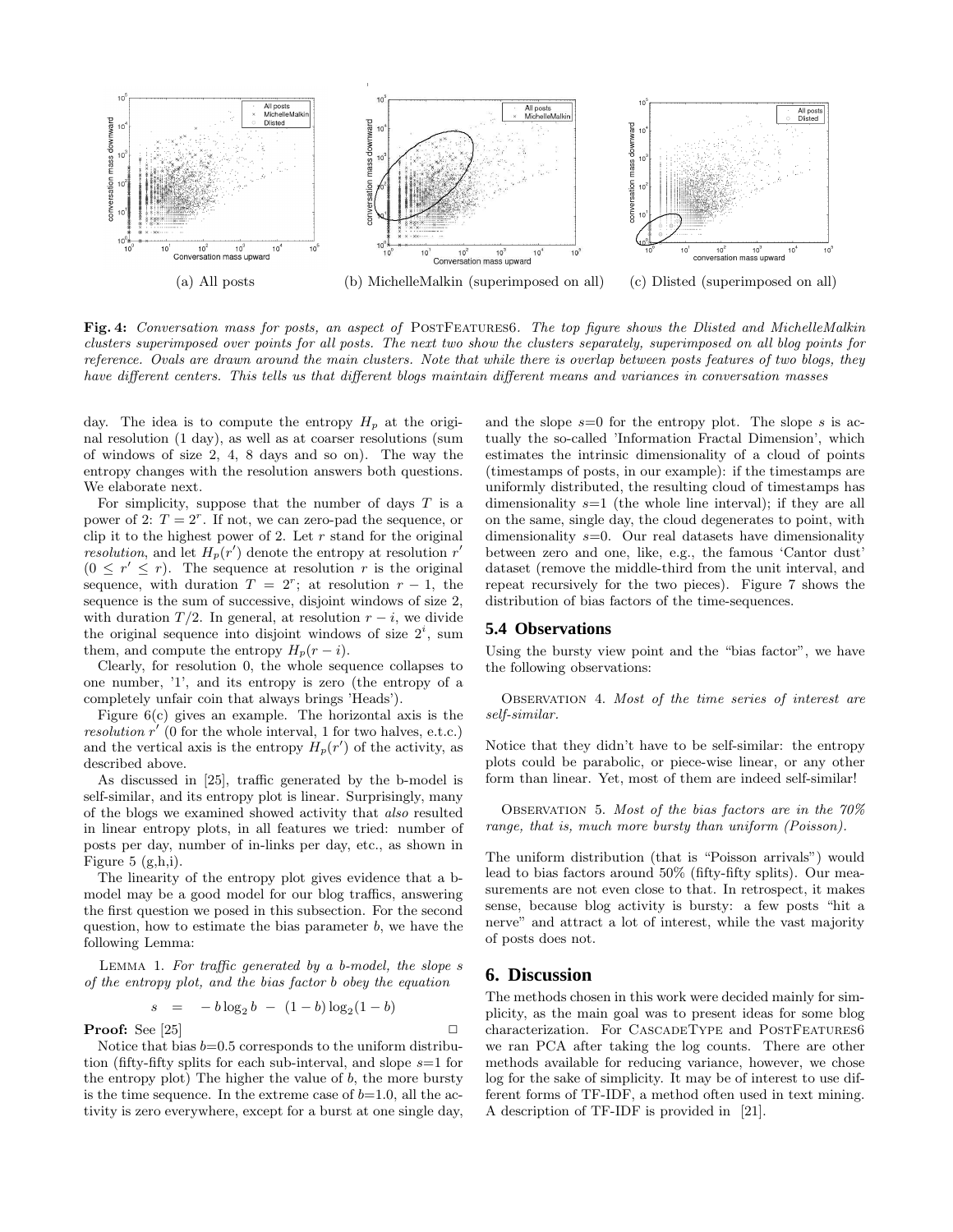

Fig. 5: Time plots are bursty: in-links, conversation mass and number of posts, over time, for the www.MichelleMalkin.com blog. Top row: linear-linear axis; middle row: the 'y' axis is logarithmic. Bottom row shows the entropy plots (see text entropy versus resolution  $r'$ ): they are all linear, which means that the time sequences are self-similar

We have analyzed many characteristics of blogs, based on conversation patterns, post features, and post patterns over time. From this basis, given a blog, we can infer a number of things about that blog based on these metrics.

#### **6.1 Ranking blogs by in-link count vs. conversation mass**

Another useful application of blog classification is ranking blogs for search results. The usual method of ranking is inlinks. However, simply counting the number of in-links does not capture the amount of "buzz" a particular post or blog creates. We argue that conversation mass is another important feature that is not necessarily correlated with in-links.

Tables 2 and 3 in the Appendix show the top 20 blogs ranked by conversation mass vs. in-links. We found that the top 9 blogs by in-link count are in the top 20 by conversation mass. However, the reverse does not hold. Conversation mass surfaces important blogs like IMAO  $^3$  and RadioEqualizer  $^4$ that are buried by the in-link count metric. RadioEqualizer, which ranked at 53 in the in-link counts, reached rank 6 in conversation mass because of its leadership role in conversations about the Air America scandal in the summer of 2005.

This is interesting because the principal metric used to rank blogs has been inlink count (for example see the Technorati Top 100 <sup>5</sup> or BlogPulse's Daily Top Blogs <sup>6</sup> . One could argue that the the conversation mass metric is a better proxy for measuring influence. This metric captures the mass of the total conversation generated by a blogger, while number of inlinks captures only direct responses to the blogger's posts.

# **7. Conclusion**

We have made several observations on what sort of features best characterize blogs in a network. Furthermore, we have provided an interesting look into how blogs evolve over time. We made some observations about cascade types. First, we note that the cascade types that blogs participate may suggest to which community it belongs ('humor', 'conservative', etc., see Observation 1) . Second, the number of trivial (singleton) cascades that a blog uses is a major indicator of cascade type (see Observation 2).

Next, we characterize blogs based on their general network characteristics, and observed that blogs tend to have posts that cluster together with respect to post features (Observation 3).

 $^3$  http://www.imao.us

<sup>4</sup> http://radioequalizer.blogspot.com

<sup>5</sup> http://technorati.com/pop/blogs/

<sup>6</sup> http://www.blogpulse.com/links.html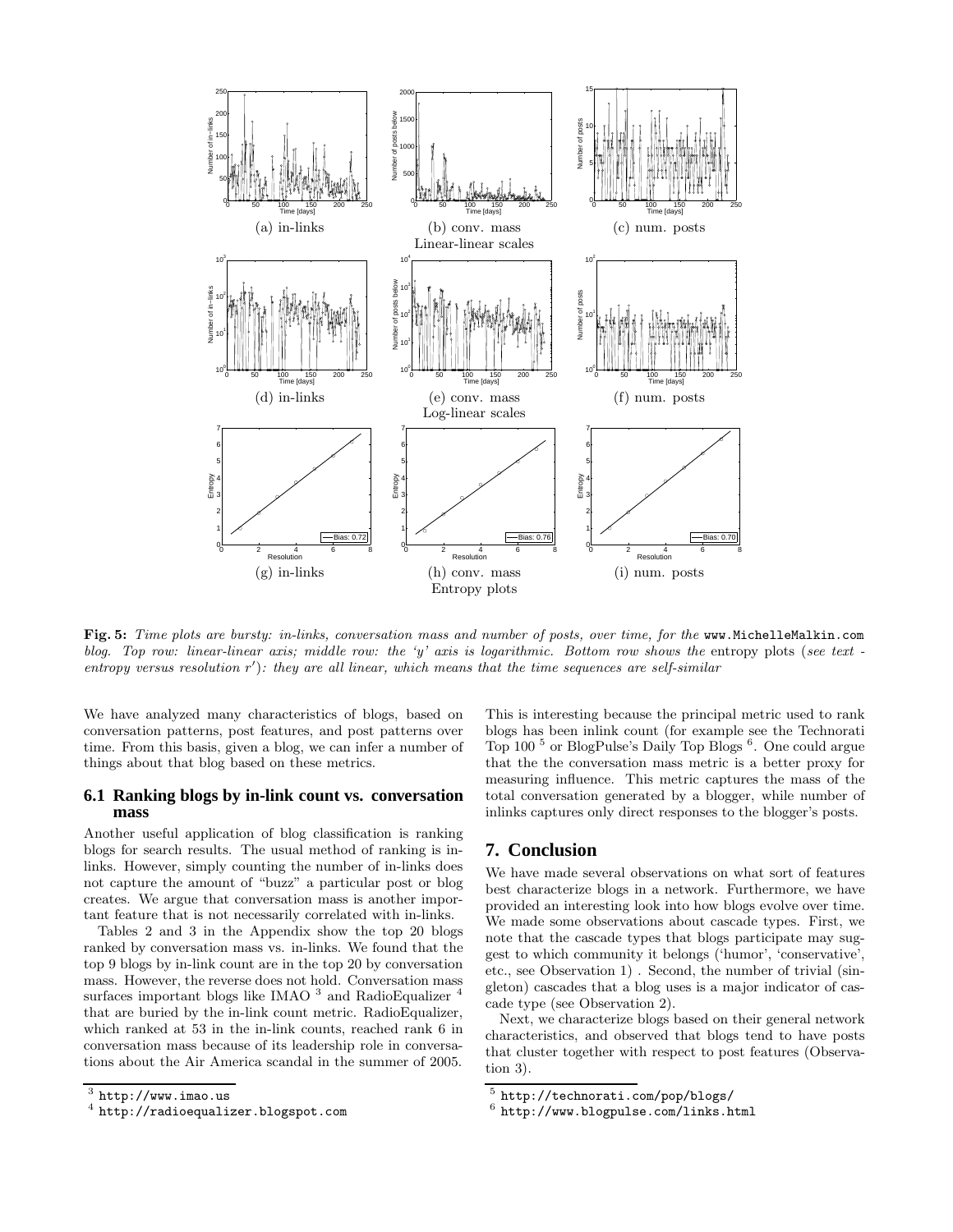

Fig. 6: Illustration of the b-model: (a) the recursive  $80-20$  procedure in its first three iterations (b) the generated synthetic activity (eg., number of posts, over time) (c) its entropy plot (entropy versus resolution - see text) Because the synthetic input traffic is self-similar, the entropy plot is linear, that is, scale free. Its slope is 0.881, much different than 1.0, which would be the uniform distribution (50-50)



Fig. 7: Distribution of bias factors b of the blog time-sequences. Count, versus value of b, for (a) in-links over time, (b) number of posts above (upward conversation mass), and (c) number of posts below (downward conversation mass). The other measures had similar behavior, and are omitted for brevity. Notice that the vast majority of are way above 0.5 (uniform), and closer to  $b=0.8$  and  $0.9$ 

Next, we observed how blogs behave over time. The time behavior of blogs is bursty (Observations 4, 5). We propose a successful measure for the burstiness, the *bias factor*, which is related to the Hurst exponent of chaotic time series.

We contribute several tools for analysis, which can serve as a basis for a general profile of a blog.

## **Acknowledgments**

This material is based upon work supported by the National Science Foundation under Grants No. IIS-0209107, SENSOR-0329549, EF-0331657, IIS-0326322, IIS-0534205, and also by the Pennsylvania Infrastructure Technology Alliance (PITA). Additional funding was provided by a generous gift from Hewlett-Packard. Jure Leskovec was partially supported by a Microsoft Research Graduate Fellowship, and Mary McGlohon was partially supported by a National Science Foundation Graduate Research Fellowship.

## **References**

- [1] L. A. Adamic and N. Glance. The political blogosphere and the 2004 u.s. election: divided they blog. In LinkKDD '05: Proceedings of the 3rd international workshop on Link discovery, pages 36–43, 2005.
- [2] E. Adar and L. A. Adamic. Tracking information epidemics in blogspace., 2005.
- [3] R. Albert and A.-L. Barabasi. Emergence of scaling in random networks. Science, pages 509–512, 1999.
- [4] A.-L. Barabasi. *Linked: The New Science of Networks*. Perseus Publishing, 1st edition, May 2002.
- [5] S. Bikhchandani, D. Hirshleifer, and I. Welch. A theory of fads, fashion, custom, and cultural change in informational cascades. Journal of Political Economy, 100(5):992–1026, October 1992.
- [6] M. Crovella and A. Bestavros. Self-similarity in world wide web traffic, evidence and possible causes. Sigmetrics, pages 160–169, 1996.
- [7] M. Faloutsos, P. Faloutsos, and C. Faloutsos. On power-law relationships of the internet topology. In SIGCOMM, pages 251–262, 1999.
- [8] A. T. Fiore, S. L. Tiernan, and M. A. Smith. Observed behavior and perceived value of authors in usenet newsgroups: bridging the gap. In CHI '02: Proceedings of the SIGCHI conference on Human factors in computing systems, pages 323–330, New York, NY, USA, 2002. ACM Press.
- [9] J. Goldenberg, B. Libai, and E. Muller. Talk of the network: A complex systems look at the underlying process of word-of-mouth. Marketing Letters, 2001.
- [10] M. Granovetter. Threshold models of collective behavior. Am. Journal of Sociology, 83(6):1420–1443, 1978.
- [11] D. Gruhl, R. Guha, D. Liben-Nowell, and A. Tomkins. Information diffusion through blogspace. In  $WWW$  '04, 2004.
- [12] I. Jolliffe. Principal Component Analysis. Springer Verlag, 1986.
- [13] D. Kempe, J. Kleinberg, and E. Tardos. Maximizing the spread of influence through a social network. In KDD '03, 2003.